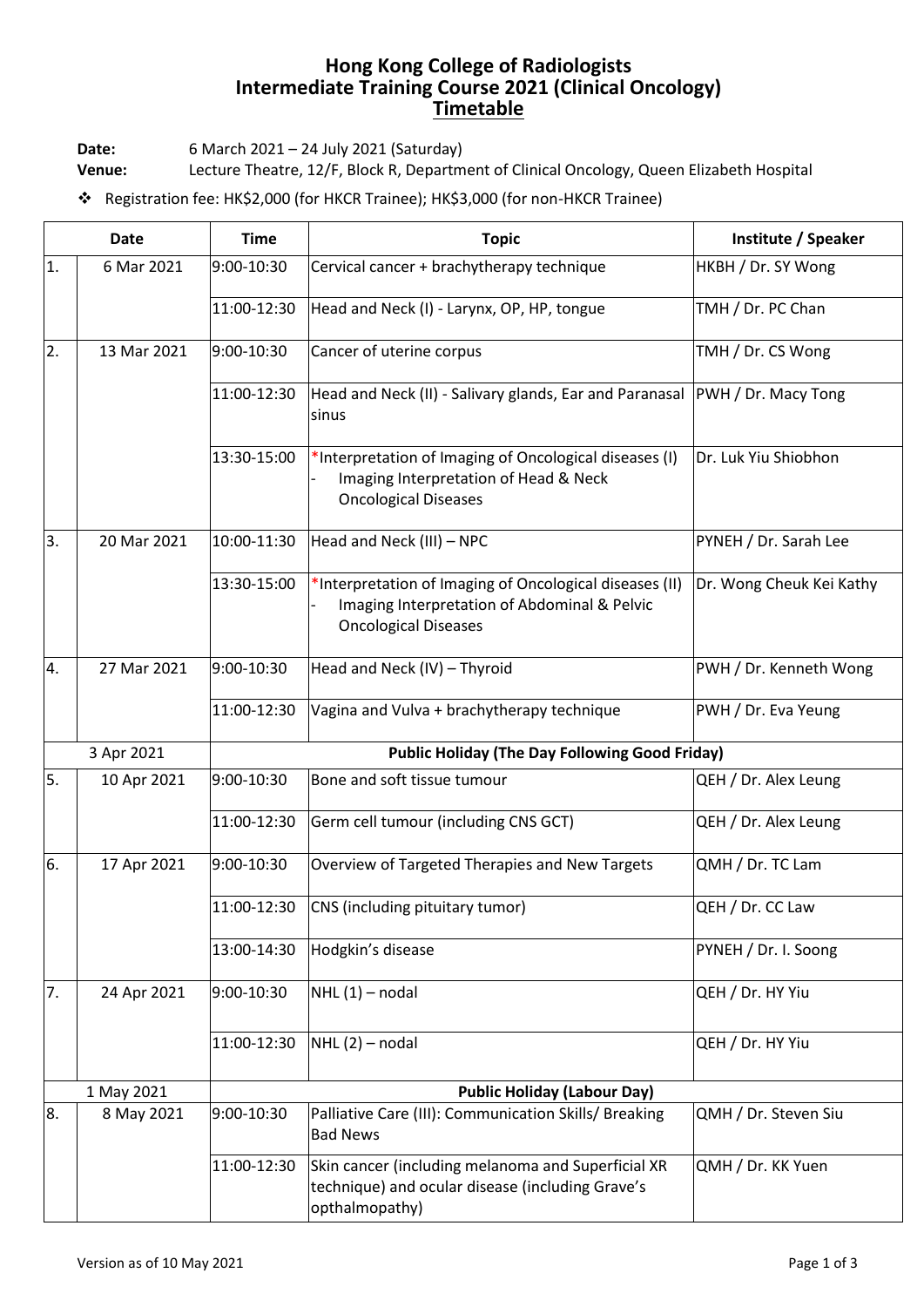## **Hong Kong College of Radiologists Intermediate Training Course 2021 (Clinical Oncology) Timetable**

| <b>Date</b> |             | <b>Time</b> | <b>Topic</b>                                                             | Institute / Speaker        |
|-------------|-------------|-------------|--------------------------------------------------------------------------|----------------------------|
| 9.          | 15 May 2021 | 9:00-10:30  | <b>Advanced Breast Cancer</b>                                            | PMH / Dr. Carol Kwok       |
| 10.         | 22 May 2021 | 9:00-10:30  | Kidney and bladder                                                       | PYNEH / Dr. K Chan         |
|             |             | 11:00-12:30 | Prostate / CA penis                                                      | PWH / Dr. Daisy Lam        |
|             |             | 13:00-14:30 | <b>Early Breast Cancer</b>                                               | PWH / Dr. Joyce Suen       |
| 11.         | 29 May 2021 | 9:00-10:30  | Ovary, fallopian tube & peritoneal cancer                                | QEH / Dr. Irene Kwok       |
|             |             | 11:00-12:30 | Paediatric Tumour                                                        | QMH / Prof. Dora Kwong     |
|             |             | 13:00-14:30 | Plasma cell malignancies                                                 | QEH / Dr. HC Cheng         |
| 12.         | 5 Jun 2021  | 9:00-10:30  | Lung - Advanced stage NSCLC                                              | UCH / Dr. CK Kwan          |
|             |             | 11:00-12:30 | Palliative Care (I): Principle of Palliative Medicine                    | PYNEH / Dr. I Soong        |
| 13.         | 12 Jun 2021 | 9:00-10:30  | Colon, Rectum and Anus (I)                                               | QMH / Dr. CL Chiang        |
|             |             | 11:00-12:30 | Colon, Rectum and Anus (II)                                              | QMH / Dr. CL Chiang        |
| 14.         | 19 Jun 2021 | 9:00-10:30  | Lung - SCLC and Early stage NSCLC                                        | PYNEH / Dr. Michael TY Kam |
|             |             | 11:00-12:30 | Esophagus & Stomach                                                      | QMH / Dr. KO Lam           |
| 15.         | 26 Jun 2021 | 9:00-10:30  | Pathology (1)                                                            | QEH / Dr. John Chan        |
|             |             | 11:00-12:30 | Pathology (2)                                                            | QEH / Dr. John Chan        |
| 16.         | 3 Jul 2021  | 9:00-10:30  | Liver, pancreas and biliary tract                                        | TMH / Dr. SY Yeung         |
|             |             | 11:00-12:30 | Palliative Care (II): Oncological emergencies and<br>symptom management  | TMH / Dr. WY Tin           |
| 17.         | 10 Jul 2021 | 9:00-10:30  | Radiotherapy planning (1): New advancement in<br>planning system         | QEH / Dr. Francis Lee      |
|             |             | 11:00-12:30 | Radiotherapy planning (2): Site specific treatment<br>planning technique | QEH / Dr. Francis Lee      |